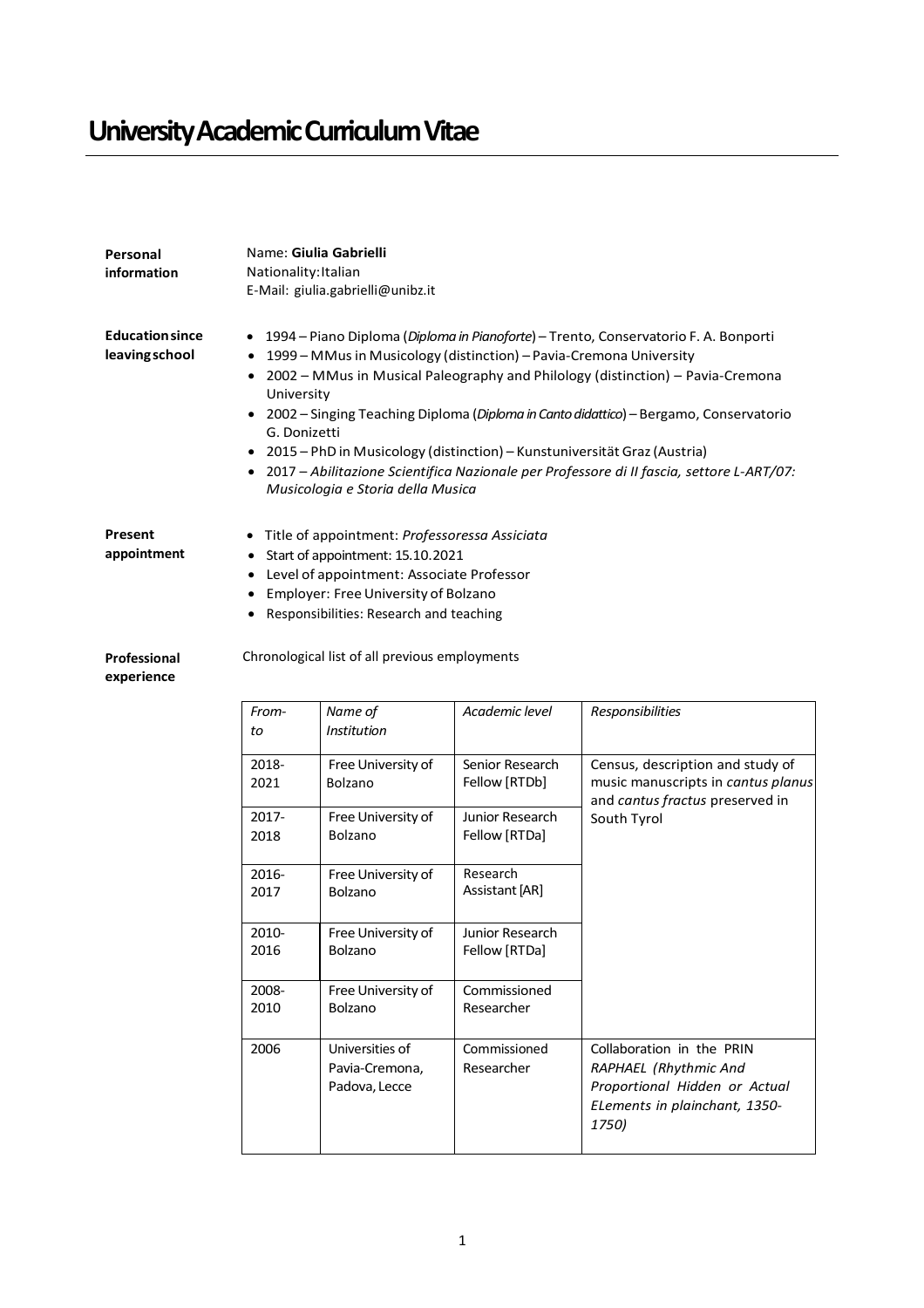| 2006-<br>2009    | RISM Österreich                    | Researcher    | Cataloguing of ca. 500 music<br>manuscripts at the Franciscan<br>Archive in Bolzano in the project<br>RISM EMuS (Répertoire<br>International des Sources<br>Musical, Erfassung der<br>Musikarchiven Südtirols) |
|------------------|------------------------------------|---------------|----------------------------------------------------------------------------------------------------------------------------------------------------------------------------------------------------------------|
| 2006-<br>2007    | Provincia<br>Autonoma di<br>Trento | Researcher    | Study and description of the<br>seven polyphonic Quattrocento<br>manuscripts preserved in Trento<br>(see Publications)                                                                                         |
| $2005 -$<br>2007 | Scuole Musicali<br>Trentine        | Music teacher | Piano and Music teaching                                                                                                                                                                                       |
| 2004-<br>2010    | Teatro Sociale di<br>Trento        | Chorister     | Singing in Opera (operas and<br>symphonic music)                                                                                                                                                               |
| $2002 -$<br>2005 | Provincia<br>Autonoma di<br>Trento | Researcher    | Principal investigator in the project<br>Cantus fractus manuscripts in the<br>Franciscan convent in Trento                                                                                                     |

## **Otheracademic**

**responsibilities** • Internal appointments to faculty and university boards

Member of the Degree Board in the joint Master in Musicology and in the Master in Primary Education (German and Italian sections)

Member of the Admission Committee in the joint Master in Musicology, in the Master in Primary Education (Italian section) and in the Bachelor Communication Sciences and Culture

Member of the *Consiglio del Corso di Studio nella sua funzione come Gruppo di Riesame* for the joint Master in Musicology LM-45 (Free University of Bolzano & Università di Trento)

Responsible for the internship (*tutor accademico*) in the joint Master in Musicology LM-45 (Free University of Bolzano & Università di Trento)

2017: Coordinator of the Choir composed by members of the academic and administrative staff at the Faculty of Education

2015: Collaboration to the creation of the joint master in Musicology (Free University of Bolzano & Università di Trento)

2013-16: Member of the Erasmus Commission at the Faculty of Education, Master in Primary Education

2013-14: Member of the Kommission für die Lehraufträge (Faculty of Education, Master in Primary Education, German section)

2011-12: Co-organizer of the JuniorUni at the Faculty of Education

• Responsibilitiesfororganizingconferences/seminars/exhibitions

2019 – Book presentation: Ada Zapperi-Zucker, *Singende Menschen. Antworten von Sängern auf 17 Fragen*, München, 2018 (Bressanone, 15 May, Free University of Bolzano, Faculty of Education), organizer and performer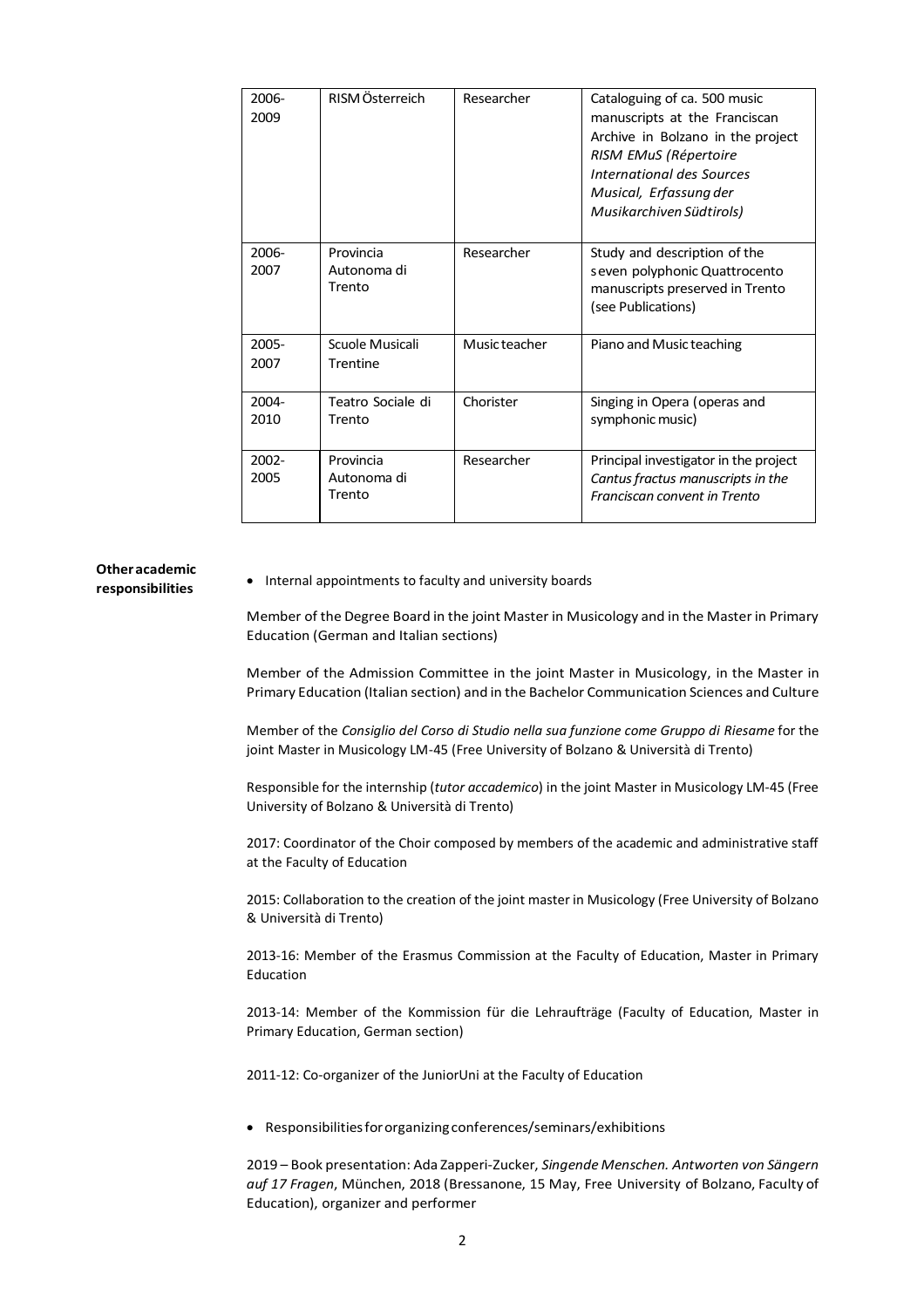2019 – International Conference 'Musica in Azione / Musik in Aktion' (Bressanone, 17-18 April, Free University of Bolzano, Faculty of Education), co-organizer

2018 – International Conference 'Classical Music and Music Education' (Bressanone, 11-12 October, Free University of Bolzano, Faculty of Education), co-organizer

2017 – International Conference 'Musica a scuola nel Tirolo storico e nel resto d´Europa / Musik und Schule im alt-Tiroler Raum und im übrigen Europa' (Bressanone, 14-15 December, Free University of Bolzano, Faculty of Education), organizer

2017 – Workshop + Concert in the International Conference 'Musica a scuola nel Tirolo storico e nel resto d´Europa / Musik und Schule im alt-Tiroler Raum und im übrigen Europa' (Bressanone, 14-15December, Free University of Bolzano, Faculty of Education), organizer

2017 – International Conference 'Vielfalf als Herausforderung und Chance. Musik und Inklusion / Musica e inclusione: molteplicità come sfida e possibilità' (Bressanone, 30-31 October, Free University of Bolzano, Faculty of Education), co-organizer

2017 – Book presentation: Daniele Torelli, *L'antifonario del convento dei Francescani di Bolzano*, Lucca, LIM, 2016 (Bolzano, 26 September, Franciscan Convent), organizer

2017 – Concert related to the presentation of Daniele Torelli's book (Bolzano, Franciscan Church, 26 September), organizer

2016 – International Conference 'La ricerca sulle fonti musicali in Trentino-Alto Adige / Die musikalische Quellenforschung in Trentino-Südtirol' (Bressanone, 28 September, Free University of Bolzano, Faculty of Education), organizer

2015 – International Conference 'Community Music and Inclusion' (Bressanone, 2-3 December, Free University of Bolzano, Faculty of Education), organizer

2015 – International Symposium 'University Choirs and Orchestras' (Bressanone, 26-28 November, Free University of Bolzano, Faculty of Education), organizer

2014 – International Workshop 'La voce come mezzo di espressione / Die menschliche Stimme als Ausdrucksmittel' (Bressanone, 22 October, Free University of Bolzano, Faculty of Education), co-organizer

2013 – International Conference 'Musik hilft und heilt / La musica aiuta e guarisce' (Bressanone, 8-9 November, Free University of Bolzano, Faculty of Education), co-organizer

**Memberships** Since 2021 – Member of the Commission for the Internationalization of the ADUIM (*Associazione fra Docenti Universitari Italiani di Musica*)

> Since 2020 – Member of the Jury for the 'Premio biennale Pier Luigi Gaiatto' sponsored by the Fondazione Ugo e Olga Levi, Venice

> Since 2020 – Member of the Scientific Committee of the series of the 'Premio biennale Pier Luigi Gaiatto' winners (Venice, Fondazione Ugo e Olga Levi)

Since 2020 – Member (*Socio*) of the *Società di Studi Trentini di Scienze Storiche*

Since 2020 – Member of the Scientific Committee of the series 'Antiquae Musicae Libri' (Fondazione Ugo e Olga Levi, Venice)

Since 2020 – Member of the Scientific Committee of the review 'Musica e figura' (University of Padua - Fondazione Ugo e Olga Levi, Venice)

Since 2020 – Member of the ADUIM (Associazione fra Docenti Universitari Italiani di Musica)

Since 2017 – Member of the Study Group 'Historiae italiane', a project of the Fondazione Ugo e Olga Levi, Venice (www.fondazionelevi.it/ricerca/historiae-italiane/)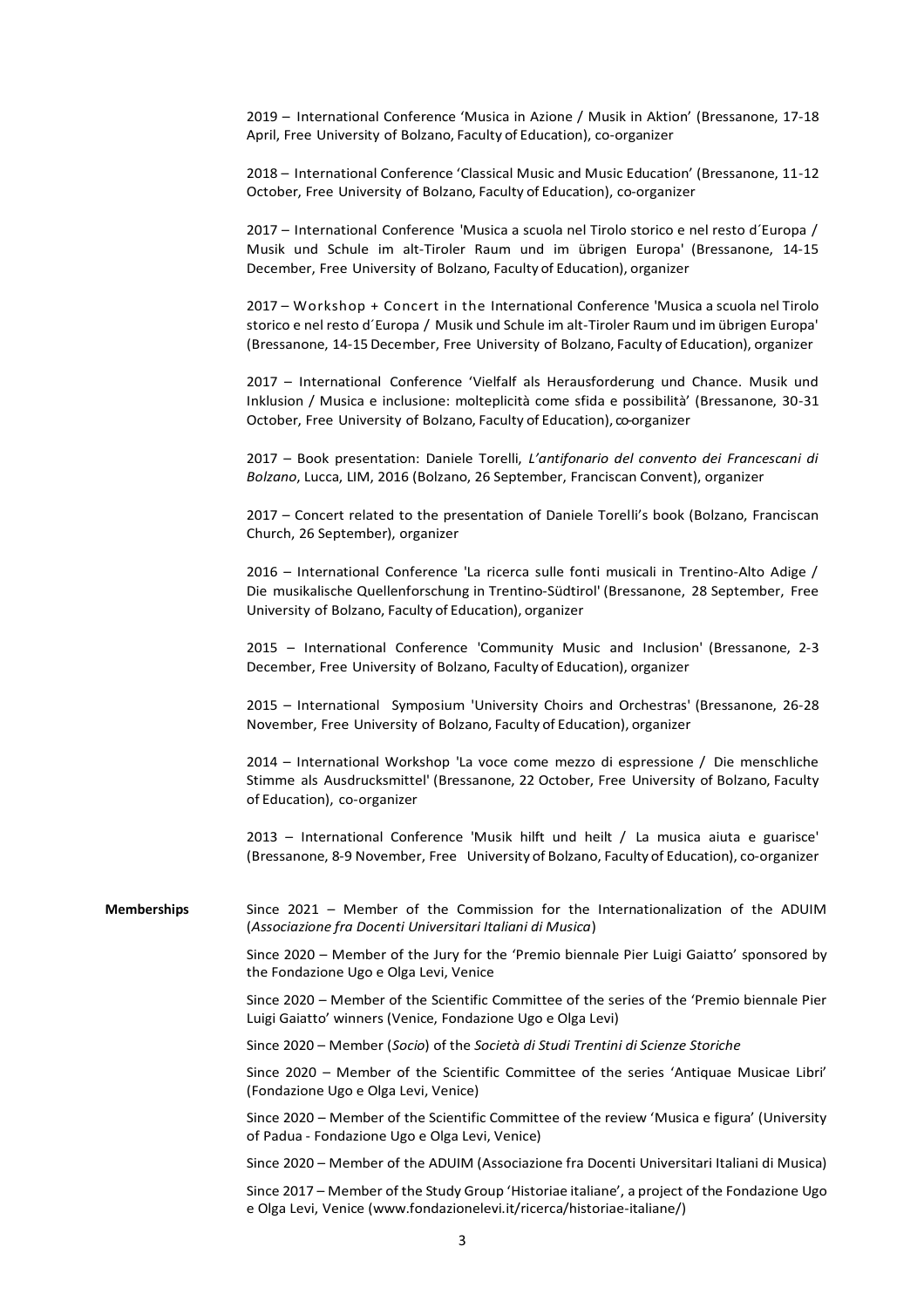Since 2016 – Member of the Editorial Board of the digital review 'Musica Docta. Rivista digitale di Pedagogia e Didattica della Musica' (peer reviewed, *fascia A*), join effort of the Università di Bologna-Dipartimento delle Arti and of the Associazione 'Il Saggiatore Musicale' (musicadocta.unibo.it) Since 2012 – Editor in chief, with Marco Gozzi (University of Trento), of the series 'Monumenta Liturgiae et Cantus' (ed. by Libreria Musicale Italiana), joint effort of the Universities of Bolzano and Trento and of the Centro di Eccellenza 'Laurence K. J. Feininger' 2012-2014, 2019- – Member of the 'Società Italiana di Musicologia' Since 2011 – Early member of the 'Centro di eccellenza Laurence K. J. Feininger, Associazione culturale per la ricerca musicale', Trento Since 2010 – Member of the International Musicological Society Study Group 'Cantus Planus' (www.musicology.org/networks/sg/cantus-planus) **Publications** • Books – Authored GABRIELLI, GIULIA (2019), *Die liturgischen Musikhandschriften in Bozen und Brixen*, Purkersdorf, Hollinek (Codices manuscripti & impressi. Supplementum, 14), pp. 414 NB: The publication was fully financed by external funds (see External funding) *TORELLI, DANIELE* – GABRIELLI, GIULIA (2017), Madrigali in Seminario. *Musiche vocali profane da una miscellanea storica a Bressanone*, Lucca, Libreria Musicale Italiana GABRIELLI, GIULIA (2015). *I manoscritti liturgico-musicali di Bolzano (secoli XIII-XIX)*, Lucca, Libreria Musicale Italiana (Bibliotheca Mediaevalis, 3), pp. xxix-430 GABRIELLI, GIULIA (2015). *The Office of Saint Vigilius, Bishop and Patron of the Church of Trent*, Lions Bay (Canada), Institute of Mediaeval Music (Musicological Studies, LXV/24), pp. liii, 29

> GABRIELLI, GIULIA (2005). *Il canto fratto nei manoscritti musicali della Fondazione Biblioteca San Bernardino di Trento*, Trento, Soprintendenza ai Beni librari e archivistici della Provincia Autonoma di Trento (Patrimonio storico e artistico del Trentino, 28), pp. 496 + 1 CD-Rom

• Chaptersin books

GABRIELLI GIULIA (2021). '3.3. Musikalien', in Claudia Schretter-Picker - Ursula Stampfer, *Die mittelalterlichen Handschriften in der Stiftsbibliothek des Augustiner Chorherrenstiftes Neustift. Unter Mitarbeit von Petra Ausserlechner, Giulia Gabrielli, Patrik Kennel, Gabriela Kompatscher Gufler, Walter Neuhauser, Anna Pinter, Susanne Rischpler, Maria Stieglecker, Lav Šubarić*, Wien, Österreichische Akademie der Wissenschaften (Denkschriften der Österreichischen Akademie der Wissenschaften, phil.-hist. Kl. = Veröffentlichungen zum Schriftund Buchwesen des Mittelalters, Reihe IV), pp. 44-48

GABRIELLI GIULIA (2021). 'Un frammento di Prosulario conservato nell'Abbazia benedettina di Muri-Gries presso Bolzano', in *Io mi son giovinetta. Studi in ricordo di Leandra Scappaticci*, ed. Louis Castelain - Emma Condello - Antonio Manfredi, Roma, Istituto della Enciclopedia Italiana Treccani, 2021, pp. 133-160

GABRIELLI GIULIA (2021). 'Historiae in the South Tyrol: competing influences and historical developments in local chant composition. Part II: The local offices', in *Historiae. LIturgical chant for offices of the saints in the Middle Ages*, ed. David Hiley, Venezia, Fondazione Ugo e Olga Levi, pp. 354-371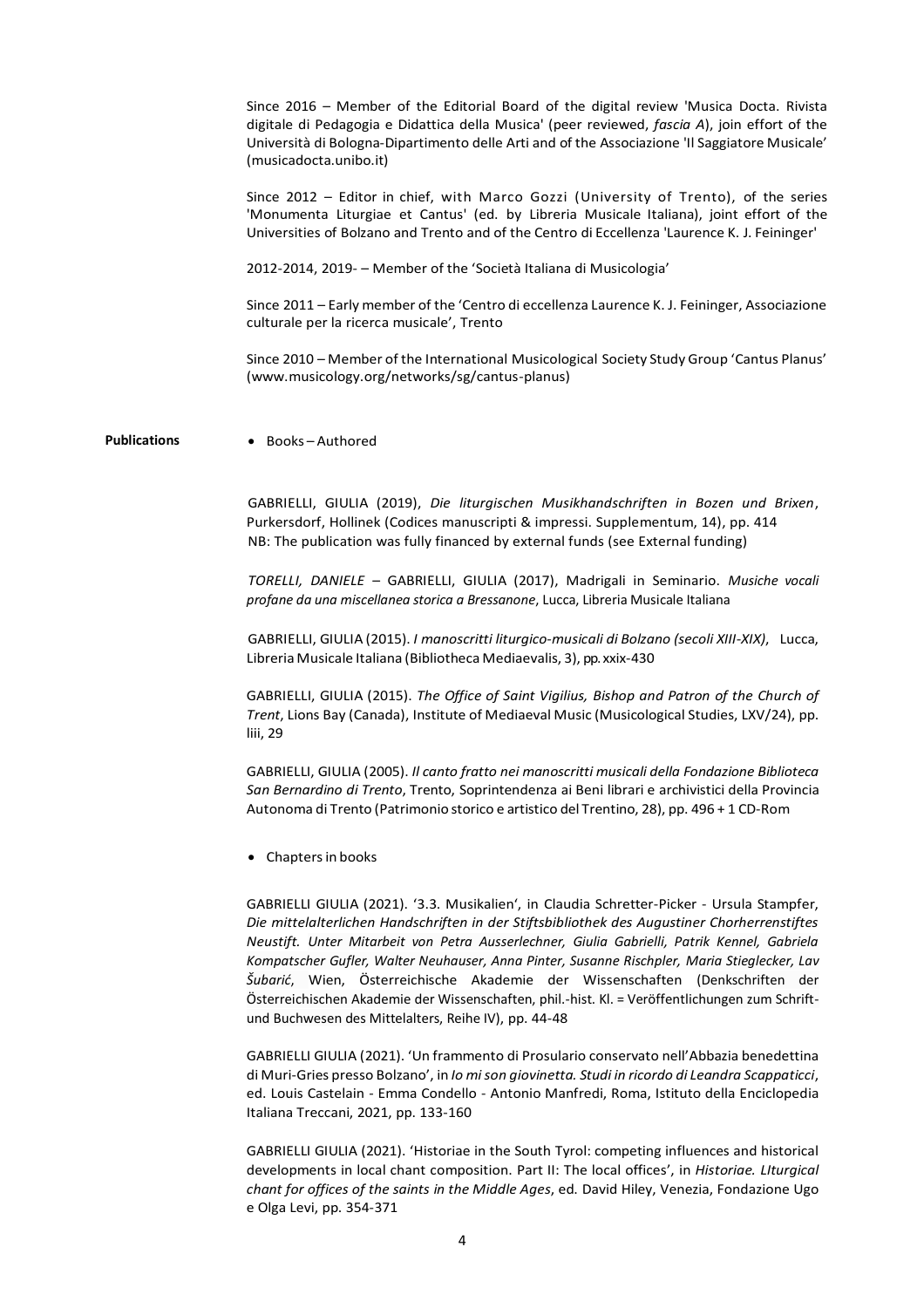GABRIELLI GIULIA (2020). 'Tropes in cantus plans sources from South Tyrol', in *IMS Study Group. Papers read at the XVII Meeting, Venice, Italy, 28 July – 1 August 2014*, ed. James Borders, Venezia, Fondazione Ugo e Olga Levi, 2020, pp. 221-230

GABRIELLI, GIULIA (2019). 'Tre messe a tre voci di Orazio Benevoli', in *Cappelle, cupole, compositori. Orazio Benevoli e l'ambiente musicale romano del suo tempo. Atti del Convegno internazionale su Orazio Benevoli, Palestrina, 2-3 febbraio 2019*, ed. Johann Herczog - Cecilia Campa, Palestrina, Fondazione Giovanni Pierluigi da Palestrina, p. 113-122

GABRIELLI, GIULIA (2018). 'Le tre messe di Orazio Benevoli a otto voci "Pastoralis", "Purpura et byssum", "In lectulo meo"', in *Orazio Benevoli. Messe a otto voci "Pastoralis", "Purpura et byssum", "In lectulo meo": edizione critica di Roberto Gianotti, con un saggio di Giulia Gabrielli e prefazione di Marco Gozzi e Danilo Curti-Feininger*, Lucca, LIM, pp. viii-xix

GABRIELLI, GIULIA (2016). 'Musica e testimoni musicali nel convento dei francescani di Bolzano', in *L'antifonario del convento dei Francescani di Bolzano*, ed. Daniele Torelli, Lucca, LIM (Monumenta liturgiae et cantus, 3), with CdRom, pp. 15-28.

GABRIELLI, GIULIA (2012). 'Aspetti del Cecilianesimo in Alto Adige', in *Fra Ratisbona e Roma, il Cecilianesimo nelle valli alpine*, Atti del Convegno di studio, Terzolas (TN), 18-19 settembre 2010, ed. Antonio Carlini, Trento, Edizioni 31, pp. 219-238

GABRIELLI, GIULIA (2012). '*Dies irae* in canto fratto nei manoscritti francescani trentini', in *Cantusfractusitaliano: un'antologia*, ed. MarcoGozzi, Hildesheim– Zürich –NewYork, Olms, 2012 (Musica mensurabilis, 4), pp. 469-511

GABRIELLI, GIULIA (2005). 'Il manoscritto 327 della Fondazione Biblioteca San Bernardino di Trento', in *Il canto fratto: l'altro gregoriano*, Atti del Convegno internazionale di studi, Parma-Arezzo, 3-6 dicembre 2004, ed. Marco Gozzi - Francesco Luisi, Roma, Torre d'Orfeo, pp. 93- 120

GABRIELLI, GIULIA (2005). 'I manoscritti in canto fratto nella Biblioteca San Bernardino di Trento', in *Il canto fratto: un repertorio da conservare e da studiare*, Atti dei convegni tenuti a Radda in Chianti dal 1994 al 2004, ed. Giacomo Baroffio – Michele Manganelli, Radda in Chianti, Corale San Nicolò, pp. 93-115

• Journal papers in refereed academic journals (with DOI whenever possible)

GABRIELLI, GIULIA (2020), 'La musica nel regolamento scolastico della Collegiata di San candido del 1614', *Musica Docta. Rivista digitale di pedagogia e didattica della musica*, 10 (2020), pp. 15-23 (*Rivista Classe A*)

GABRIELLI, GIULIA (2020), 'Gli inni nelle edizioni ambrosiane con musica del Seicento', *Studi Gregoriani* 34, pp. 9-27

GABRIELLI, GIULIA (2019), Eine neue Quelle polyphoner Musik. Sie stammt aus dem 15. Jahrhundert und wurde in Bozen entdeckt, *Der Schlern* 93/5 (2019), pp. 4-12

GABRIELLI, GIULIA (2017), 'Die liturgisch-musikalischen Handschriften in Südtirol: Bozen und Brixen', *Codices manuscripti & impressi* 107 (2017), pp. 7-11

GABRIELLI, GIULIA (2015), 'A New Source of Quattrocento Music discovered in Bolzano', *EarlyMusic* 43/2 (2015), pp. 255-267 [DOI 10.1093/em/cav007] (*Rivista Classe A*)

GABRIELLI, GIULIA (2012). 'Inni nei primi salteri ambrosiani a stampa', *Rivista Italiana di Musicologia*, 47 (2012), pp. 7-59 (*Rivista Classe A*)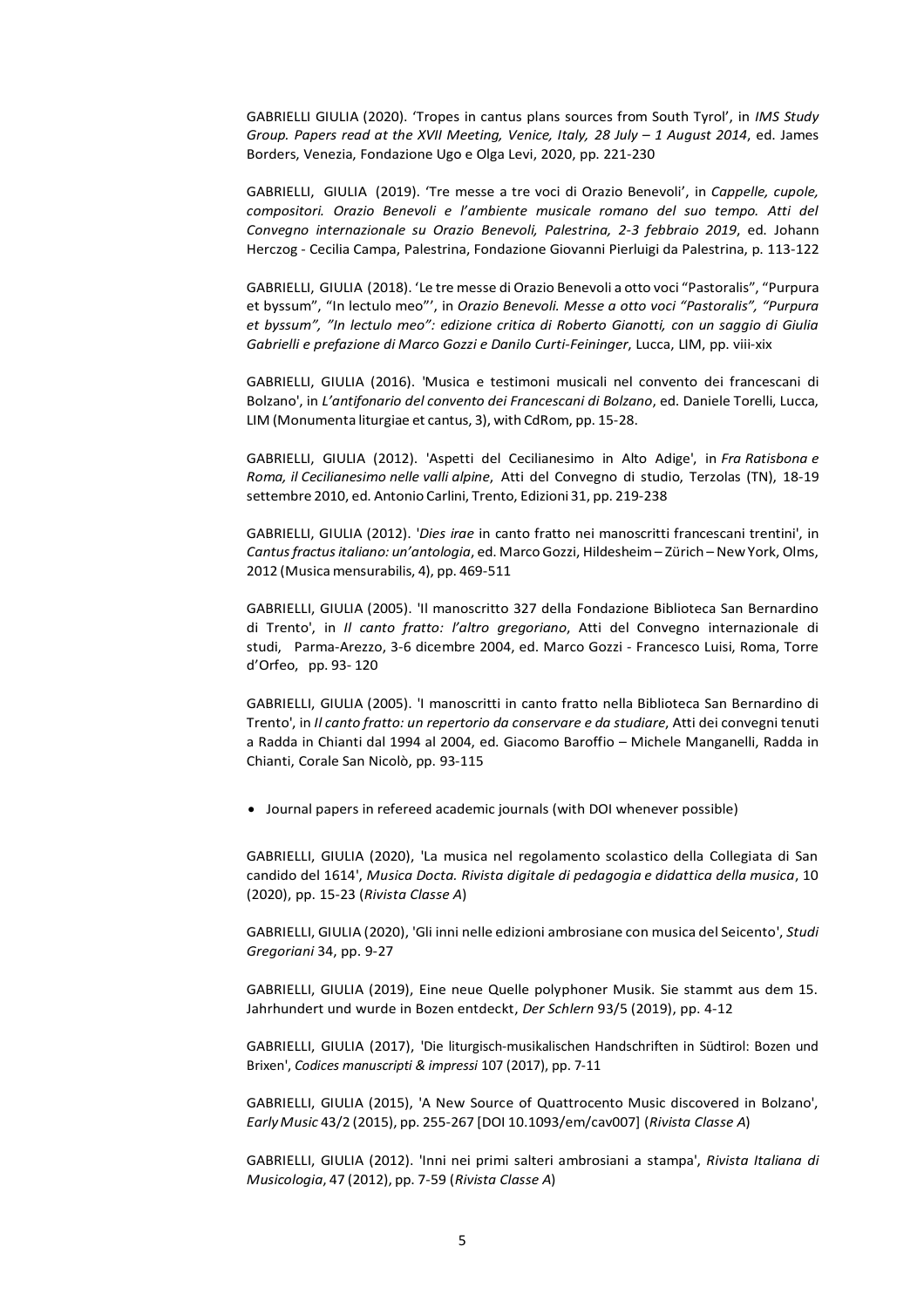GABRIELLI, GIULIA (2011). 'L'ufficio di San Vigilio', *Studi Trentini di Scienze storiche. Arte*, 90 (2011), pp. 15-54

• Otherpublications

GABRIELLI, GIULIA (2016) *Schlaglicht: Das Bozner Fragment*, Website der Universität Wien "Musikleben des Spätmittelalters in der Region Österreich**"** (www.musicallife.net/kapitel/schlaglicht-das-bozner-fragment)

GABRIELLI, GIULIA (2015), 'Testa e cuore nella musica', *Academia. Magazine of UNIBZ & EURAC*, 70 (July 2015), The writer's corner, p. 36

*GABRIELLI, GIULIA* – HERRMANN SCHNEIDER, HILDEGARD. 'Schgraffer, Jakob', in *Oesterreichisches Musiklexikon* (Österreichische Akademie der Wissenschaften) [<http://www.musiklexikon.ac.at>](http://www.musiklexikon.ac.at/) (accessed 02.2021)

GABRIELLI, GIULIA (2012). 'Oliver Huck, Die Musik des frühen Trecento, Hildesheim - Zurich - New York, Georg Olms, 2005 (Musica Mensurabilis, 1) XII, 363 pp.', Book Review, *Rivista Italiana di Musicologia*, 47 (2012), pp. 325-329

GABRIELLI, GIULIA (2008). 'Tr87', 'Tr88', 'Tr89', 'Tr90', 'Tr91', 'Tr92', 'Tr93', description of the seven Trent manuscripts in *Manoscritti musicali trentini del Quattrocento* <https://www.cultura.trentino.it> (accessed 02.2021)

**Further data** • Presentations at scientific conferences over past 3 years

2021– Roma, XXVIII Convegno della Società Italiana di Musicologia: *Il canto dei* pueri *nel Tirolo storico*

2021 – Prague, Research Meeting of the International Musicological Society Study Group Cantus Planus (online): *The Porject* CantiVo

2020 – Bologna, XXIV Colloquio di Musicologia del "Saggiatore Musicale" (online), Free paper: *Musica a scuola in Tirolo tra Medioevo ed Età Moderna*

2020 – Prague, Masaryk Institute and Archive of the Czech Academy of Sciences – Charles University, International Interdisciplinary Conference 'Rhythm in music and the arts in the late Middle Ages' (online): "*Cantus fractus" in South Tyrol*

2020 – Bologna, Meeting di Pedagogia e didattica della musica del "Saggiatore Musicale" (online). Round table 'Archivi musicali del Novecento e nuove tecnologie. Custodire il passato, formare al futuro': *Archivi e manoscritti musicali in Alto Adige*

2020 – Zagreb, Croatian Academy of Sciences and arts, International Round Table CROMUSCODEX70: '*Cantus fractus' in Italy*

2019 – Matera, XXVI Convegno della Società Italiana di Musicologia: *'Nuovi' libri corali francescani dai conventi di Trento e Bolzano*

2019 – Basel, Schola Cantorum, Mediaeval and Renaissance International Music Conference 2019: *Il 'canto del popolo' in Sudtirolo dal Medieovo al Seicento: alcuni nuovi contributi*

2019 – Palestrina (RM), Casa Natale di Giovanni Pierluigi da Palestrina, Convegno su Orazio Benevoli alla memoria di Luigi Puliti: *Tre messe a otto voci di Orazio Benevoli*

2018 – Bressanone, Free University of Bolzano, Faculty of Education, International